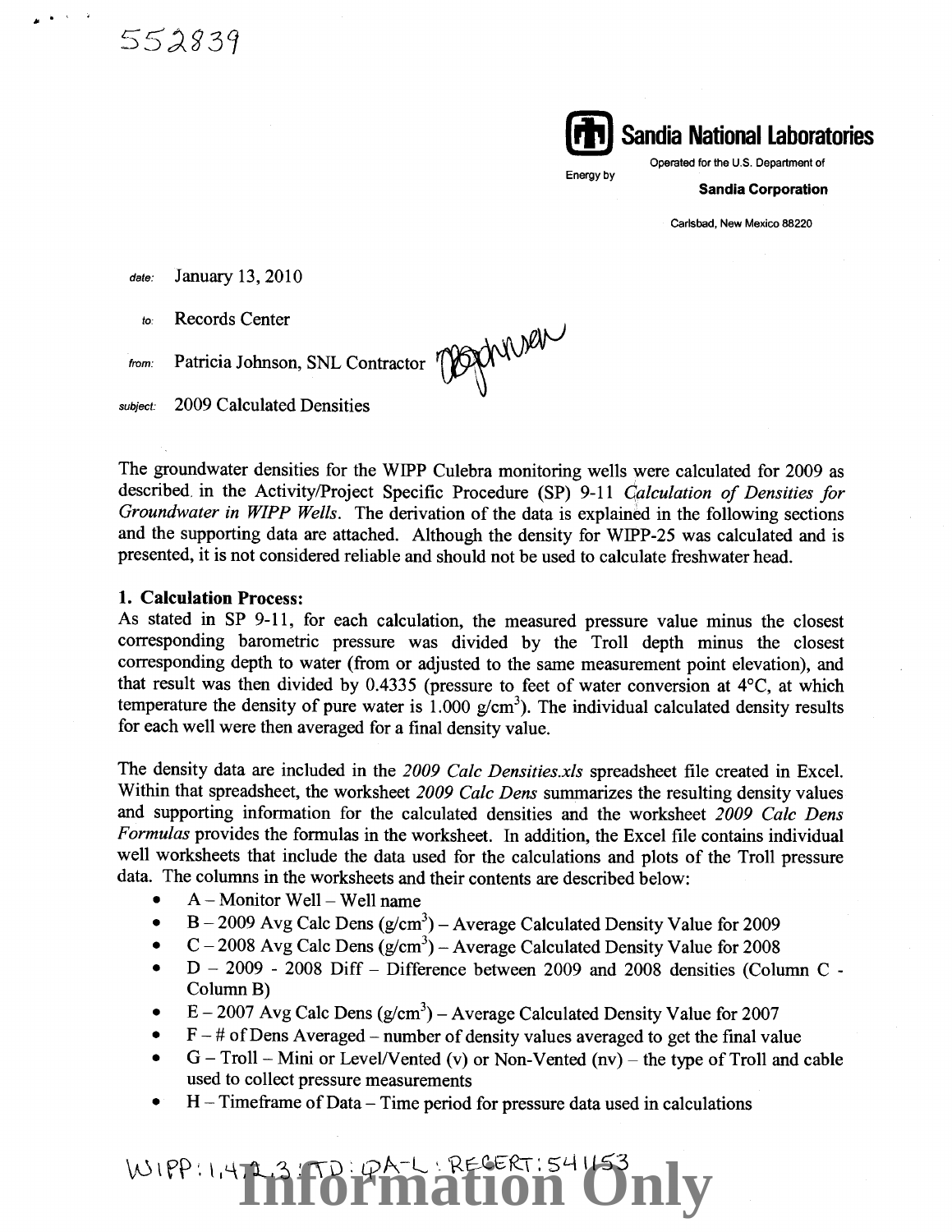- $1 -$  Troll File Name(s) File names for pressure data
- $J$  Troll Install Depth (ft BTOC/T) Depth the Troll was installed to below primary measuring point
- K Troll Ideal Install Depth (ft BTOC/T) (ERMS 549564) Mid-Culebra depth below top of casing (unless otherwise noted)
- L Length Off Ideal Install Depth (feet) Number of feet the Troll is installed off Ideal (Column K - Column J) (manual calculations were completed for those wells with 2 different depths during the calculation time period)
- $M$  Date of Install Date the Troll was installed into the well
- N Installation Logbook Page Reference to the logbook and page where the Troll installation was documented
- $O$  Comments/Explanations Comments and/or explanations regarding data

The spreadsheet entries were verified by Shelly Johnsen, Organization 6710.

#### **2. Identification/Listing of Input, Input sources, and Output:**

- Excel spreadsheet including the data $2009$  Calc Densities.xls
	- $\triangleright$  Worksheet 1 2009 Calc Dens (printed copy attached)
	- *»* Worksheet 2-2009 Calc Dens Formulas (printed copy attached)
	- Worksheet  $3 -$  Baro Data 11064
	- Worksheet  $4 \text{Baro Data } 10532$
	- $\triangleright$  Worksheet 5 AEC-7
	- $\triangleright$  Worksheet  $6 C$ -2737
	- $\triangleright$  Worksheet 7 ERDA-9
	- $\triangleright$  Worksheet  $8 H 2b2$
	- $\triangleright$  Worksheet  $9 H 3b2$
	- $\triangleright$  Worksheet  $10 H 4bR$
	- $\triangleright$  Worksheet  $11 H$ -5b
	- $\triangleright$  Worksheet  $12 H$ -6bR
	- $\triangleright$  Worksheet  $13 H$ -7b1
	- $\triangleright$  Worksheet  $14 H$ -9c
	- Worksheet  $15 H-10c$
	- $\triangleright$  Worksheet  $16 H 11b4$
	- $\triangleright$  Worksheet  $17 H 12$
	- $\triangleright$  Worksheet  $18 H 15R$
	- $\triangleright$  Worksheet  $19 H-16$
	- $\triangleright$  Worksheet 20 H-17
	- $\triangleright$  Worksheet  $21 H-19b0$
	- $\triangleright$  Worksheet 22 IMC-461
	- $\triangleright$  Worksheet 23 SNL-1
	- *»* Worksheet 24 SNL-2
	- *»* Worksheet 25- SNL-3
	- $\triangleright$  Worksheet 26 SNL-5
	- $\triangleright$  Worksheet 27 SNL-6
	- *»* Worksheet 28 SNL-8
	- *»* Worksheet 29 SNL-9

# **Information Only**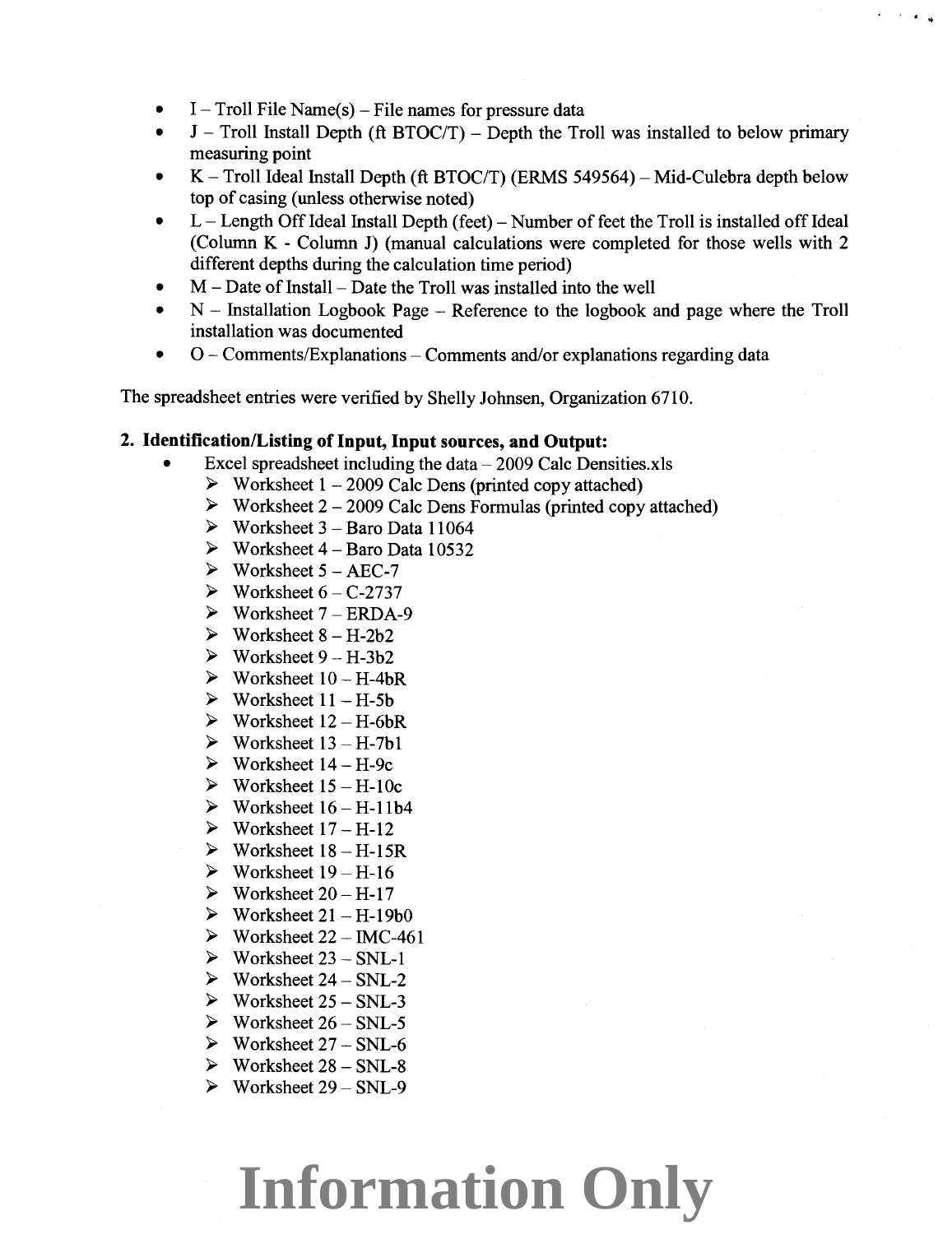- $\triangleright$  Worksheet 30 SNL-10
- $\triangleright$  Worksheet 31 SNL-12
- $\triangleright$  Worksheet 32 SNL-13
- $\triangleright$  Worksheet 33 SNL-14
- $\triangleright$  Worksheet 34 SNL-15
- $\triangleright$  Worksheet 35 SNL-16
- $\triangleright$  Worksheet 36 SNL-17A
- $\triangleright$  Worksheet 37 SNL-18
- $\triangleright$  Worksheet 38 SNL-19
- $\triangleright$  Worksheet 39 WIPP-11
- $\triangleright$  Worksheet 40 WIPP-13
- $\blacktriangleright$  Worksheet 41 WIPP-19
- $\blacktriangleright$  Worksheet 42 WIPP-25

### **3. Data Qualification for Compliance Decision Analysis:**

Data sources provided in Column I (Troll File Name(s)), Column N (Installation Logbook Page), and in the References Section.

#### **4. Software Used:**

Microsoft Office Excel 2003 SP2, Intel Pentium 2 Quad CPU processor under Microsoft WindowsXP

#### **5. Reviews:**

*J.-* • • l

Technical: Richard Beauheim, 6712 QA: Shelly Johnsen, 6710

### **6. References:**

- Troll installation data and SNL water level data from the following logbooks: Long-Term Monitoring Notebook (LTM)-8 (package ERMS 543277) Long-Term Monitoring Notebook (LTM)-9 (package ERMS 543277) Long-Term Monitoring Notebook (LTM)-1 0 (package ERMS 543277) Long-Term Monitoring Notebook (LTM)-11 (package ERMS 543277) Long-Term Monitoring Notebook (LTM)-12 (package ERMS 543277) WIPP Site Well Testing (WSWT)-13 (package ERMS 540244)
- WRES Water Level Data submitted to SNL in monthly memoranda (package ERMS 546636)
- Johnson, Patricia B., Culebra Center Depths for Use in Calculating Equivalent Freshwater Heads of the Culebra Dolomite Member of the Rustler Formation near the WIPP Site, Revision 2, August 7, 2008 (ERMS 549564)
- Mercer, J.W. and Snyder, R.P., Basic Data Report for Drillhole H-16 (Waste Isolation Pilot Plan- WIPP) (SAND89-0203)

#### **7. List of Attachments:**

- 1. Printout of Excel file worksheet 2009 Calc Dens.xls
- 2. Printout of Excel file worksheet 2009 Calc Dens Formulas.xls
- 3. CD including the Excel file and memorandum

### **Information Only**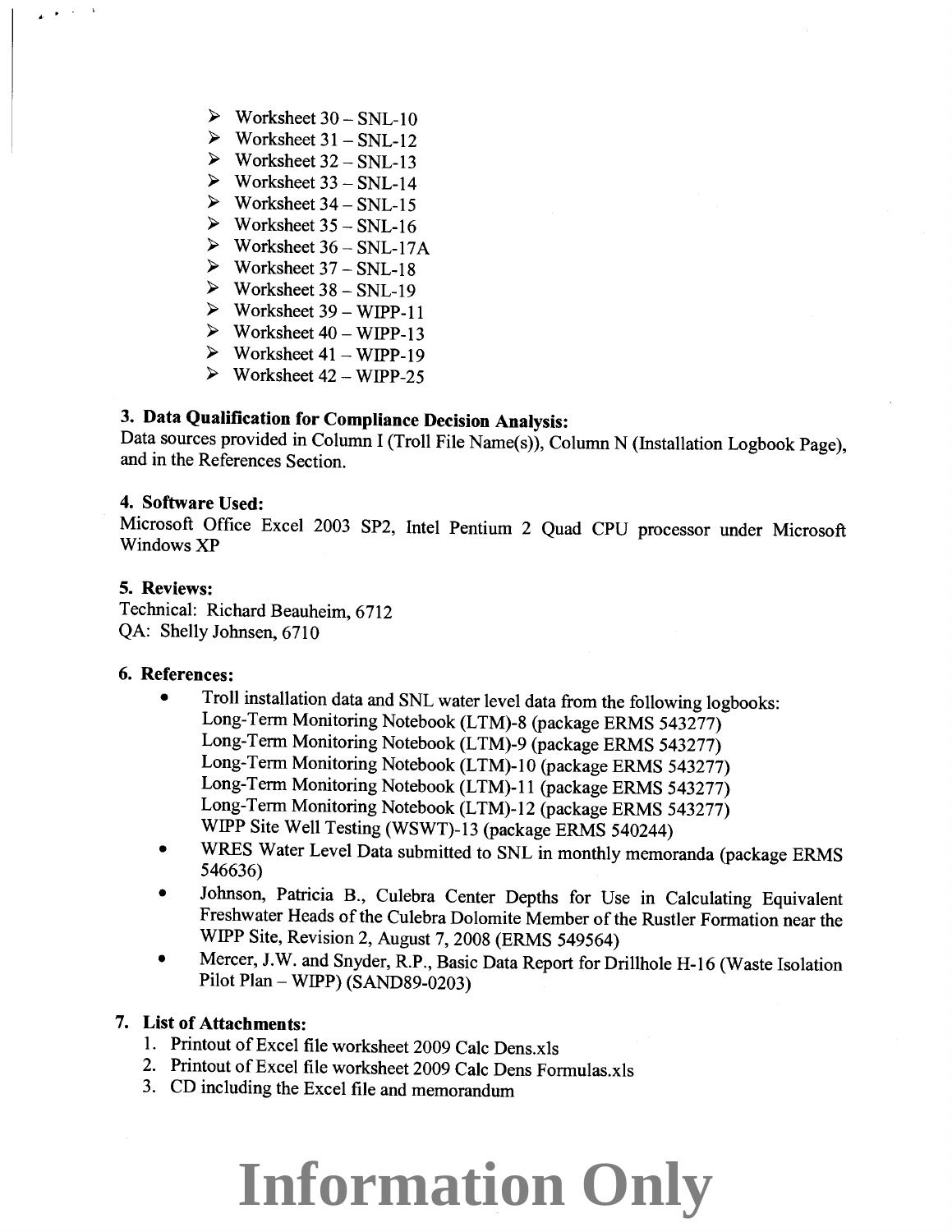**,I** • '

Attempts have been made to explain changes in calculated density between 2008 and 2009 = to or >0.02 g/cm<sup>3</sup> (nv) = non-vented<br>ft BTOC = feet below top of casing

ft BTOT = feet below top of tubing  $(v)$  = vented

**2009 Calculated Densities** 

| Monitor Well Calc Dens Calc Dens | (g/cm <sup>3</sup> ) | 2009 Avg   2008 Avg<br>$(g/cm^3)$ | 2009<br><b>2008 Diff</b><br>(g/cm <sup>3</sup> ) | 2007 Avg<br><b>Calc Den</b><br>(g/cm <sup>3</sup> ) | # of Dens<br>Averaged         | Troll - Mini/Level.<br>Vented (v)/Non-<br>Vented (nv) | Timeframe of<br><b>Data</b>    | <b>Troll File Name(s)</b>                                                                                                                | Troll Install<br>Depth (ft<br>BTOC/T) | <b>Troll Ideal Install</b><br>Depth (ft BTOC/T)<br>(ERMS 549564) | Length Off<br>Ideal<br>Install<br><b>Depth</b><br>(feet) | Date of<br><b>Install</b> | Installation Logbook<br>Page           | <b>Comments/Explanations</b>                                                                                                                              |
|----------------------------------|----------------------|-----------------------------------|--------------------------------------------------|-----------------------------------------------------|-------------------------------|-------------------------------------------------------|--------------------------------|------------------------------------------------------------------------------------------------------------------------------------------|---------------------------------------|------------------------------------------------------------------|----------------------------------------------------------|---------------------------|----------------------------------------|-----------------------------------------------------------------------------------------------------------------------------------------------------------|
| AEC-7                            | 1.078                | 1.078                             | 0.000                                            | 1.211                                               | -5                            | level, nv                                             |                                | June - August SN116300 021809 AEC-7(C8) 2009-08-26 14.27.33.wsl                                                                          | 872.4                                 | 872.4                                                            | 0.00                                                     | 2/18/2009                 | LTM-10, pg. 26                         |                                                                                                                                                           |
| C-2737                           | 1.025                | 1.029                             | $-0.005$                                         | 1.010                                               | -5                            | level, nv                                             | June - August                  | SN121359 110408 C-2737(C19) 2009-08-25 09.03.07.wsl                                                                                      | 688.9                                 | 691.0                                                            | 2.15                                                     | 11/4/2008                 | LTM-8, pg. 153                         | Reference in logbook is to top of environmental casing, which is<br>1.65' above top of reference casing                                                   |
| ERDA-9                           | 1.068                | 1.067                             | 0.001                                            | 1.047                                               | 5                             | level, nv                                             | June - August                  | SN123367 110408 ERDA-9(C11) 2009-08-06 11.30.52.wsl<br>SN146411 080609 ERDA-9 (C12) 2009-08-25 08.48.00.wsl                              | 717.2                                 | 716.8                                                            | $-0.42$                                                  | 11/4/2008<br>8/6/2009     | LTM-8, pg. 154<br>LTM-11, pg. 97       |                                                                                                                                                           |
| H-2b2                            | 1.009                | 0.999                             | 0.010                                            | 1.014                                               | -5                            | level, nv                                             | June - August                  | SN126691 032509 H-2b2(C6) 2009-08-27 10.36.20.wsl                                                                                        | 635.5                                 | 635.5                                                            | 0.00                                                     | 2/26/2009                 | LTM-10, pg. 42                         | Suspected freshwater in well, purged well in December 2008<br>bringing the density back to representative                                                 |
| $H-3b2$                          | 1.040                | 1.038                             | 0.002                                            | 1.042                                               | 4                             | level, nv                                             | December -<br>January 2010     | SN116299 121709 H-3b2 (C8) 2010-01-05 10.06.03.wsl                                                                                       | 672.7                                 | 687.7                                                            | 15.03                                                    | 12/17/2009                | LTM-12, pg. 144                        | Troll depth prior to 12/17/09 was inaccurate because of an<br>apparent obstruction. Troll reinstalled on 12/17/09 and depth now<br>appears to be accurate |
| H-4bR                            | 1.016                | 1.013                             | 0.003                                            | 1.015                                               | 3                             | level, nv                                             | November -<br>December         | SN102924 102909 H4bR(C2) 2009-11-19 10.43.33.wsl<br>SN102924 111909 H-4bR (C3) 2009-12-10 12.24.35.wsl                                   | 503.3<br>507.9                        | 504.1<br>504.1                                                   | 0.85<br>$-3.80$                                          | 10/29/2009<br>11/19/2009  | WSWT-13, pg. 108<br>$LTM-12$ , pg. 113 | ideal install depth is for H-4b                                                                                                                           |
| H-5b                             | 1.094                | 1.093                             | 0.001                                            | 1.091                                               | -5                            | level, nv                                             | June - August                  | SN133569 012809 H-5b (C8) 2009-06-25 14.52.36.wsl<br>SN146412 062509 H-5b (C9) 2009-10-20 15.03.46.wsl                                   | 910.3                                 | 910.3                                                            | 0.00                                                     | 11/25/2008<br>6/25/2009   | LTM-9, pg. 60<br>LTM-11, pg. 33        |                                                                                                                                                           |
| $H-6bR$                          | 1.035                | 1.033                             | 0.002                                            | 1.034                                               | -5                            | level, nv                                             | June - August                  | SN121344 022409 H-6bR(C1) 2009-10-01 08.55.29.wsl                                                                                        | 616.6                                 | 617.5                                                            | 0.90                                                     | 2/24/2009                 | WSWT-13, pg. 53                        |                                                                                                                                                           |
| $H-7b1$                          | 1.004                | 0.994                             | 0.010                                            | 1.002                                               | 5                             | level, nv                                             | June - August                  | SN136297 110608 H-7b1 (C11) 2009-07-14 12.44.38.wsl                                                                                      | 269.9                                 | 269.9                                                            |                                                          | 11/6/2008                 | LTM-8, pg. 9                           |                                                                                                                                                           |
|                                  |                      |                                   |                                                  |                                                     |                               |                                                       |                                | SN121345 071409 H-7b1 (C12) 2009-10-19 15.26.17.wsl                                                                                      |                                       |                                                                  | 0.00                                                     | 7/14/2009                 | LTM-11, pg. 54                         |                                                                                                                                                           |
| $H-9c$                           | 1.004                | 1.003                             | 0.000                                            | 1.001                                               | -5.                           | level, nv                                             | June - Augus                   | SN110383 012709 H-9c (C16) 2009-08-06 08.30.08.wsl<br>SN133569 080609 H-9c (C17) 2009-10-19 13.42.08.wsl                                 | 663.5                                 | 663.5                                                            | 0.00                                                     | 10/20/2008<br>8/6/2009    | LTM-8, pg. 109<br>LTM-11, pg. 93       |                                                                                                                                                           |
|                                  | 1.005                |                                   | 0.004                                            |                                                     | $\mathbf{3}$                  | level, nv                                             | June                           | SN129649 060409 H-10c (c7) 2009-07-10 09.20.52.wsl                                                                                       |                                       |                                                                  |                                                          | 6/4/2009                  | LTM-10, pg. 153                        | Density value good for pre-July 11, 2009 water levels                                                                                                     |
| H-10c                            | 1.089                | 1.001                             | 0.088                                            | 1.008                                               | $\mathbf{3}$                  | level, nv                                             | July - August                  | SN129649 072709 H-10c (C8) 2009-10-19 12.50.02.wsl                                                                                       | 1372.1                                | 1372.1                                                           | 0.00                                                     | 7/27/2009                 | LTM-11, pg. 65                         | Density value applicable for post-July 14, 2009 water levels, well<br>purged of an estimated 2,440 gallons 7/11 through 7/14                              |
| H-11b4                           | 1.058                | 1.062                             | $-0.005$                                         | 1.070                                               | -5                            | level, nv                                             |                                | June - August   SN102920 062409 H-11b4 (C10) 2009-10-19 10.54.15.wsl                                                                     | 736.3                                 | 736.2                                                            | $-0.08$                                                  | 6/24/2009                 | LTM-11, pg. 15                         |                                                                                                                                                           |
| $H-12$                           | 1.095                | 1.096                             | $-0.001$                                         | 1.097                                               | 5                             | level, nv                                             | June - August                  | SN123363 120508 H-12(C17) 2009-08-06 09.58.43.wsl<br>SN121786 080609 H-12 (C18) 2009-08-25 13.01.41.wsl                                  | 831.0                                 | 838.4                                                            | 7.40                                                     | 12/5/2008<br>8/6/2009     | LTM-9, pg. 70<br>LTM-11, pg. 95        |                                                                                                                                                           |
| <b>H-15R</b>                     | 1.118                | 1.130                             | $-0.012$                                         | <b>NA</b>                                           | -5                            | level, nv                                             | June - August                  | SN116450 041309 H-15R(C6) 2009-10-21 08.43.13.wsl                                                                                        | 872.5                                 | 872.5                                                            | 0.04                                                     | 4/13/2009                 | LTM-10, pg. 81                         |                                                                                                                                                           |
| $H-16$                           | 1.037                | 1.039                             | $-0.002$                                         | <b>NA</b>                                           | $5^{\circ}$                   | level, nv                                             |                                | June - August SN110390 021709 H-16(C1) 2009-10-19 08.07.29.wsl                                                                           | 715.1                                 | 715.1                                                            | $-0.01$                                                  | 2/17/2009                 | LTM-10, pg. 6                          | Ideal install per BDR (SAND89-0203) and LTM-9 p. 69                                                                                                       |
| $H-17$                           | 1.133                | 1.120                             | 0.013                                            | 1.133                                               | $5^{\circ}$                   | level, nv                                             |                                | June - August SN116453 012709 H-17 (C5) 2009-11-09 13.57.54.wsl                                                                          | 700.6                                 | 720.4                                                            | 19.80                                                    | 1/27/2009                 | LTM-9, pg. 118                         |                                                                                                                                                           |
| H-19b0                           | 1.065                | 1.075                             | $-0.010$                                         | 1.068                                               | -5                            | level, nv                                             |                                | June - August SN116451 042309 H-19b0 (C9) 2009-10-19 10.06.41.wsl                                                                        | 754.0                                 | 754.0                                                            | 0.00                                                     | 4/23/2009                 | LTM-10, pg. 83                         |                                                                                                                                                           |
| <b>IMC-461</b>                   | 1.005                | 1.019                             | $-0.014$                                         | 1.005                                               | $5^{\circ}$                   | level, nv                                             | June - August                  | SN121361 012709 IMC-461 (C16) 2009-09-15 13.26.40.wsl                                                                                    | 375.3                                 | 376.5                                                            | 1.18                                                     | 10/21/2008                | LTM-8, pg. 118                         | Reference in logbook is to top of environmental casing, which is<br>1.18' above top of reference casing                                                   |
| <b>SNL-1</b>                     | 1.028                | 1.032                             | $-0.005$                                         | 1.033                                               | $5^{\circ}$                   | level, nv                                             | June - August                  | SN116299 110608 SNL-1(C16) 2009-10-20 12.29.21.wsl                                                                                       | 612.9                                 | 612.9                                                            | $-0.03$                                                  | 11/6/2008                 | LTM-9, pg. 11                          |                                                                                                                                                           |
| SNL-2                            | 1.006                | 1.015                             | $-0.010$                                         | 1.012                                               | $5^{\circ}$                   | level, nv                                             | June - August                  | SN110382 032409 SNL-2(C24) 2009-07-28 08.43.06.wsl                                                                                       | 470.7                                 | 470.7                                                            | 0.00                                                     | 11/12/2008                | LTM-8, pg. 16                          |                                                                                                                                                           |
| $SNL-3$                          | 1.030                |                                   |                                                  |                                                     |                               |                                                       |                                | SN147947 072809 SNL-2 (C25) 2009-11-18 11.07.53.wsl                                                                                      |                                       |                                                                  |                                                          | 7/28/2009                 | LTM-11, pg. 73                         |                                                                                                                                                           |
|                                  |                      | 1.029                             | 0.001                                            | 1.023                                               | -5                            | level, nv                                             | April - June                   | SN139810 012809 SNL-3 (C10) 2009-07-09 08.47.24.wsl                                                                                      | 767.3                                 | 766.5                                                            | $-0.80$                                                  | 1/28/2009                 | LTM-9, pg. 135                         |                                                                                                                                                           |
| <b>SNL-5</b>                     | 1.007                | 1.012                             | $-0.005$                                         | 1.010                                               | 5                             | level, nv                                             | June - August                  | SN121786 012809 SNL-5 (C14) 2009-06-25 09.20.27.wsl<br>SN116454 062509 SNL-5 (C15) 2009-11-18 11.26.18.wsl                               | 649.0                                 | 649.0                                                            | 0.00                                                     | 10/21/2008<br>6/25/2009   | LTM-8, pg. 124<br>LTM-11, pg. 27       |                                                                                                                                                           |
| SNL-6                            | 1.230                | 1.253                             | $-0.023$                                         | 1.246                                               | 5                             | level, nv                                             |                                | June - August SN144634 062509 SNL-6 (C8) 2009-11-18 14.54.08.wsl                                                                         | 1338.2                                | 1338.2                                                           | 0.00                                                     | 6/25/2009                 | LTM-11, pg. 30                         | 500 psi Troll installed at approximate mid-formation, which is 30<br>feet deeper than depth in 2008 when a 300 psi Troll was installed.                   |
| SNL-8                            | 1.091                | 1.104                             | $-0.013$                                         | 1.103                                               | 5                             | level, nv                                             |                                | June - August SN123357 012809 SNL-8 (C26) 2009-10-20 14.19.48.wsl                                                                        | 969.7                                 | 969.7                                                            | 0.00                                                     | 10/30/2008                | LTM-8, pg. 149                         |                                                                                                                                                           |
| SNL-9                            | 1.016                | 1.026                             | $-0.010$                                         | 1.024                                               | 5                             | level, nv                                             |                                | June - August SN121047 012709 SNL-9 (C20) 2009-09-30 09.38.26.wsl                                                                        | 567.2                                 | 567.2                                                            | 0.00                                                     | 10/21/2008                | LTM-8, pg. 116                         |                                                                                                                                                           |
| <b>SNL-10</b><br><b>SNL-12</b>   | 1.007<br>1.002       | 1.013<br>1.011                    | $-0.006$<br>$-0.009$                             | 1.011<br>1.005                                      | $5^{\circ}$<br>5 <sub>5</sub> | level, nv<br>level, nv                                |                                | June - August SN110407 101708 SNL-10(C10) 2009-08-27 08.14.08.wsl                                                                        | 613.5                                 | 613.5                                                            | $-0.04$                                                  | 10/17/2008                | LTM-8, pg. 97                          |                                                                                                                                                           |
| <b>SNL-13</b>                    | 1.023                | 1.028                             | $-0.005$                                         | 1.027                                               | 5 <sub>5</sub>                | level, nv                                             |                                | June - August SN129856 062409 SNL-12 (C12) 2009-11-17 13.35.56.wsl<br>June - August SN106823 042809 SNL-13 (C11) 2009-11-09 12.35.55.wsl | 570.9<br>401.2                        | 570.9<br>401.2                                                   | 0.00<br>$-0.04$                                          | 6/24/2009                 | $LTM-11, pg. 21$                       |                                                                                                                                                           |
|                                  |                      |                                   |                                                  |                                                     |                               |                                                       |                                | SN143789 062409 SNL-14(C18) 2009-07-27 10.08.17.wsl,                                                                                     |                                       |                                                                  |                                                          | 4/28/2009                 | LTM-10, pg. 110                        |                                                                                                                                                           |
| <b>SNL-14</b><br><b>SNL-15</b>   | 1.044<br>1.223       | 1.048<br>1.232                    | $-0.004$<br>$-0.008$                             | 1.048<br>1.228                                      | 5.<br>5                       | level, nv<br>level, nv                                | June - August<br>June - August | SN143789 072709 SNL-14 (C19) 2009-11-17 10.26.53.wsl                                                                                     | 670.1                                 | 669.5                                                            | $-0.58$                                                  | 6/24/2009                 | LTM-11, pg. 13                         |                                                                                                                                                           |
| <b>SNL-16</b>                    | 1.013                | 1.023                             | $-0.010$                                         | 1.010                                               | -5                            | level, nv                                             | May - July                     | SN123384 012709 SNL-15 (C14) 2009-09-29 12.02.27.wsl<br>SN121791 082608 SNL-16 (C6) 2009-07-14 09.32.37.wsl                              | 922.8<br>208.8                        | 922.8                                                            | 0.00                                                     | 10/30/2008                | LTM-8, pg. 147                         |                                                                                                                                                           |
|                                  |                      |                                   |                                                  |                                                     |                               |                                                       |                                | SN131837 071409 SNL-17 (C12) 2009-07-27 15.08.27.wsl                                                                                     | 349.6                                 | 206.3                                                            | $-2.50$<br>$-0.04$                                       | 8/26/2008<br>7/14/2009    | LTM-8, pg. 36<br>LTM-11, pg. 53        |                                                                                                                                                           |
| SNL-17A                          | 1.003                | 1.007                             | $-0.004$                                         | 1.006                                               | 5 <sub>1</sub>                | level, nv                                             | July - September               | SN147945 072709 SNL-17 (C13) 2009-11-17 15.28.29.wsl                                                                                     | 349.6                                 | 349.6                                                            | $-0.04$                                                  | 7/27/2009                 | LTM-11, pg. 68                         |                                                                                                                                                           |
| <b>SNL-18</b>                    | 1.003                | 1.011                             | $-0.008$                                         | 1.028                                               | -5                            | level, nv                                             | June - August                  | SN121360 021809 SNL-18(C13) 2009-08-26 11.52.51.wsl                                                                                      | 551.3                                 | 551.2                                                            | $-0.11$                                                  | 10/21/2008                | LTM-8, pg. 122                         |                                                                                                                                                           |
| <b>SNL-19</b>                    | 1.005                | 1.008                             | $-0.003$                                         | 1.003                                               | $5^{\circ}$                   | level, nv                                             |                                | June - August   SN121044 022509 SNL-19 (C11) 2009-09-15 12.21.27.wsl                                                                     | 355.1                                 | 355.1                                                            | 0.00                                                     | 2/25/2009                 | LTM-10, pg. 40                         |                                                                                                                                                           |
| WIPP-11                          | 1.035                | 1.035                             | 0.000                                            | 1.038                                               | 5 <sub>1</sub>                | level, nv                                             |                                | June - August SN110411 110608 WIPP-11(C19) 2009-10-28 08.49.44.wsl                                                                       | 857.8                                 | 857.8                                                            | 0.00                                                     | 11/6/2008                 | $LTM-9$ , pg. 12                       |                                                                                                                                                           |
| WIPP-13                          | 1.043                | 1.055                             | $-0.012$                                         | 1.053                                               | 5 <sub>5</sub>                | level, nv                                             | June - August                  | SN116452 012809 WIPP-13 (C11) 2009-11-09 10.26.21.wsl                                                                                    | 715.3                                 | 715.3                                                            | 0.00                                                     | 1/28/2009                 | LTM-9, pg. 142                         |                                                                                                                                                           |
| WIPP-19                          | 1.049                | 1.046                             | 0.003                                            | 1.044                                               | 5                             | level, nv                                             | June - August                  | SN136296 012809 WIPP-19 (C3) 2009-07-28 13.46.04.wsl<br>SN134842 072809 WIPP-19 (C4) 2009-11-18 16.27.41.wsl                             | 770.2<br>770.2                        | 770.2                                                            | 0.00<br>0.00                                             | 10/30/2008<br>7/28/2009   | LTM-8, pg. 151<br>LTM-11, pg. 79       |                                                                                                                                                           |

| A                               |                                   | <b>C</b>             | Ð                            | Е.                                                      |                       | G                                                     | н                           |                                                                                                                         |                                             |                                                                  |                                                          | M                        | N                                   | $\mathbf{o}$                                                                                                                                              |
|---------------------------------|-----------------------------------|----------------------|------------------------------|---------------------------------------------------------|-----------------------|-------------------------------------------------------|-----------------------------|-------------------------------------------------------------------------------------------------------------------------|---------------------------------------------|------------------------------------------------------------------|----------------------------------------------------------|--------------------------|-------------------------------------|-----------------------------------------------------------------------------------------------------------------------------------------------------------|
| onitor Well Calc Dens Calc Dens | 2009 Avg   2008 Avg<br>$(a/cm^3)$ | (g/cm <sup>3</sup> ) | 2009<br>(g/cm <sup>3</sup> ) | 2007 Avg<br>2008 Diff Calc Dens<br>(g/cm <sup>3</sup> ) | # of Dens<br>Averaged | Troll - Mini/Level.<br>Vented (v)/Non-<br>Vented (nv) | Timeframe of<br><b>Data</b> | <b>Troll File Name(s)</b>                                                                                               | <b>Troll Install</b><br>Depth (ft<br>ВТОСЛ) | <b>Troll Ideal Install</b><br>Depth (ft BTOC/T)<br>(ERMS 549564) | Length Off<br>Ideal<br>Install<br><b>Depth</b><br>(feet) | Date of<br>Install       | <b>Installation Logbook</b><br>Page | <b>Comments/Explanations</b>                                                                                                                              |
| AEC-7                           | 1.078                             | 1.078                | 0.000                        | 1.211                                                   | -5                    | level, nv                                             | June - August               | SN116300 021809 AEC-7(C8) 2009-08-26 14.27.33.wsl                                                                       | 872.4                                       | 872.4                                                            | 0.00                                                     | 2/18/2009                | LTM-10, pg. 26                      |                                                                                                                                                           |
| $C-2737$                        | 1.025                             | 1.029                | $-0.005$                     | 1.010                                                   | 5.                    | level, nv                                             | June - August               | SN121359 110408 C-2737(C19) 2009-08-25 09.03.07.wsl                                                                     | 688.9                                       | 691.0                                                            | 2.15                                                     | 11/4/2008                | LTM-8, pg. 153                      | Reference in logbook is to top of environmental casing, which is<br>1.65' above top of reference casing                                                   |
| ERDA-9                          | 1.068                             | 1.067                | 0.001                        | 1.047                                                   | 5.                    | level, nv                                             | June - August               | SN123367 110408 ERDA-9(C11) 2009-08-06 11.30.52.wsl<br>SN146411 080609 ERDA-9 (C12) 2009-08-25 08.48.00.wsl             | 717.2                                       | 716.8                                                            | $-0.42$                                                  | 11/4/2008<br>8/6/2009    | LTM-8, pg. 154<br>LTM-11, pg. 97    |                                                                                                                                                           |
| $H-2b2$                         | 1.009                             | 0.999                | 0.010                        | 1.014                                                   | 5                     | level, nv                                             | June - August               | SN126691 032509 H-2b2(C6) 2009-08-27 10.36.20.wsl                                                                       | 635.5                                       | 635.5                                                            | 0.00                                                     | 2/26/2009                | LTM-10, pg. 42                      | Suspected freshwater in well, purged well in December 2008<br>bringing the density back to representative                                                 |
| $H-3b2$                         | 1.040                             | 1.038                | 0.002                        | 1.042                                                   |                       | level, nv                                             | December -<br>January 2010  | SN116299 121709 H-3b2 (C8) 2010-01-05 10.06.03.wsl                                                                      | 672.7                                       | 687.7                                                            | 15.03                                                    | 12/17/2009               | LTM-12, pg. 144                     | Troll depth prior to 12/17/09 was inaccurate because of an<br>apparent obstruction. Troll reinstalled on 12/17/09 and depth now<br>appears to be accurate |
| H-4bR                           | 1.016                             | 1.013                | 0.003                        | 1.015                                                   | 3                     | level, nv                                             | November<br>December        | SN102924 102909 H4bR(C2) 2009-11-19 10.43.33.wsl<br>SN102924 111909 H-4bR (C3) 2009-12-10 12.24.35.wsl                  | 503.3<br>507.9                              | 504.1<br>504.1                                                   | 0.85<br>$-3.80$                                          | 10/29/2009<br>11/19/2009 | WSWT-13, pg. 108<br>LTM-12, pg. 113 | ideal install depth is for H-4b                                                                                                                           |
| H-5b                            | 1.094                             | 1.093                | 0.001                        | 1.091                                                   | 5.                    | level, nv                                             | June - August               | SN133569 012809 H-5b (C8) 2009-06-25 14.52.36.wsl                                                                       |                                             |                                                                  |                                                          | 11/25/2008               | LTM-9, pg. 60                       |                                                                                                                                                           |
|                                 |                                   |                      |                              |                                                         |                       |                                                       |                             | SN146412 062509 H-5b (C9) 2009-10-20 15.03.46.wsl                                                                       | 910.3                                       | 910.3                                                            | 0.00                                                     | 6/25/2009                | LTM-11, pg. 33                      |                                                                                                                                                           |
| $H$ -6bR                        | 1.035                             | 1.033                | 0.002                        | 1.034                                                   | -5                    | level, nv                                             | June - August               | SN121344 022409 H-6bR(C1) 2009-10-01 08.55.29.wsl                                                                       | 616.6                                       | 617.5                                                            | 0.90                                                     | 2/24/2009                | WSWT-13, pg. 53                     |                                                                                                                                                           |
| H-7b1                           | 1.004                             | 0.994                | 0.010                        | 1.002                                                   | 5                     | level, nv                                             | June - August               | SN136297 110608 H-7b1 (C11) 2009-07-14 12.44.38.wsl                                                                     | 269.9                                       | 269.9                                                            | 0.00                                                     | 11/6/2008                | $LTM-8, pg.9$                       |                                                                                                                                                           |
|                                 |                                   |                      |                              |                                                         |                       |                                                       |                             | SN121345 071409 H-7b1 (C12) 2009-10-19 15.26.17.wsl                                                                     |                                             |                                                                  |                                                          | 7/14/2009                | LTM-11, pg. 54                      |                                                                                                                                                           |
| $H-9c$                          | 1.004                             | 1.003                | 0.000                        | 1.001                                                   | 5.                    | level, nv                                             | June - August               | SN110383 012709 H-9c (C16) 2009-08-06 08.30.08.wsl<br>SN133569 080609 H-9c (C17) 2009-10-19 13.42.08.wsl                | 663.5                                       | 663.5                                                            | 0.00                                                     | 10/20/2008<br>8/6/2009   | LTM-8, pg. 109<br>LTM-11, pg. 93    |                                                                                                                                                           |
|                                 | 1.005                             |                      | 0.004                        |                                                         | $\mathbf{3}$          | level, nv                                             | June                        | SN129649 060409 H-10c (c7) 2009-07-10 09.20.52.wsl                                                                      |                                             |                                                                  |                                                          | 6/4/2009                 | LTM-10, pg. 153                     | Density value good for pre-July 11, 2009 water levels                                                                                                     |
| H-10c                           | 1.089                             | 1.001                | 0.088                        | 1.008                                                   | 3                     | level, nv                                             | July - August               | SN129649 072709 H-10c (C8) 2009-10-19 12.50.02.wsl                                                                      | 1372.1                                      | 1372.1                                                           | 0.00                                                     | 7/27/2009                | LTM-11, pg. 65                      | Density value applicable for post-July 14, 2009 water levels, well<br>purged of an estimated 2,440 gallons 7/11 through 7/14                              |
| H-11b4                          | 1.058                             | 1.062                | $-0.005$                     | 1.070                                                   | -5                    | level, nv                                             | June - August               | SN102920 062409 H-11b4 (C10) 2009-10-19 10.54.15.wsl                                                                    | 736.3                                       | 736.2                                                            | $-0.08$                                                  | 6/24/2009                | LTM-11, pg. 15                      |                                                                                                                                                           |
| H-12                            | 1.095                             | 1.096                | $-0.001$                     | 1.097                                                   | 5.                    | level, nv                                             | June - August               | SN123363 120508 H-12(C17) 2009-08-06 09.58.43.wsl                                                                       | 831.0                                       | 838.4                                                            | 7.40                                                     | 12/5/2008                | LTM-9, pg. 70                       |                                                                                                                                                           |
|                                 |                                   |                      |                              |                                                         |                       |                                                       |                             | SN121786 080609 H-12 (C18) 2009-08-25 13.01.41.wsl                                                                      |                                             |                                                                  |                                                          | 8/6/2009                 | $LTM-11$ , pg. 95                   |                                                                                                                                                           |
| <b>H-15R</b>                    | 1.118                             | 1.130                | $-0.012$                     | <b>NA</b>                                               | $5^{\circ}$           | level, nv                                             | June - August               | SN116450 041309 H-15R(C6) 2009-10-21 08.43.13.wsl                                                                       | 872.5                                       | 872.5                                                            | 0.04                                                     | 4/13/2009                | LTM-10, pg. 81                      |                                                                                                                                                           |
| $H-16$                          | 1.037                             | 1.039                | $-0.002$                     | <b>NA</b>                                               | 5                     | level, nv                                             | June - August               | SN110390 021709 H-16(C1) 2009-10-19 08.07.29.wsl                                                                        | 715.1                                       | 715.1                                                            | $-0.0o$                                                  | 2/17/2009                | LTM-10, pg. 6                       | Ideal install per BDR (SAND89-0203) and LTM-9 p. 69                                                                                                       |
| H-17                            | 1.133                             | 1.120                | 0.013                        | 1.133                                                   | -5                    | level, nv                                             |                             | June - August SN116453 012709 H-17 (C5) 2009-11-09 13.57.54.wsl                                                         | 700.6                                       | 720.4                                                            | 19.80                                                    | 1/27/2009                | LTM-9, pg. 118                      |                                                                                                                                                           |
| H-19b0                          | 1.065                             | 1.075                | $-0.010$                     | 1.068                                                   | 5                     | level, nv                                             |                             | June - August SN116451 042309 H-19b0 (C9) 2009-10-19 10.06.41.wsl                                                       | 754.0                                       | 754.0                                                            | 0.00                                                     | 4/23/2009                | LTM-10, pg. 83                      |                                                                                                                                                           |
| <b>IMC-461</b>                  | 1.005                             | 1.019                | $-0.014$                     | 1.005                                                   | 5                     | level, nv                                             | June - August               | SN121361 012709 IMC-461 (C16) 2009-09-15 13.26.40.wsl                                                                   | 375.3                                       | 376.5                                                            | 1.18                                                     | 10/21/2008               | LTM-8, pg. 118                      | Reference in logbook is to top of environmental casing, which is<br>1.18' above top of reference casing                                                   |
| SNL-1                           | 1.028                             | 1.032                | $-0.005$                     | 1.033                                                   | 5                     | level, nv                                             | June - August               | SN116299 110608 SNL-1(C16) 2009-10-20 12.29.21.wsl                                                                      | 612.9                                       | 612.9                                                            | $-0.03$                                                  | 11/6/2008                | LTM-9, pg. 11                       |                                                                                                                                                           |
| SNL-2                           | 1.006                             | 1.015                | $-0.010$                     | 1.012                                                   | 5                     | level, nv                                             | June - August               | SN110382 032409 SNL-2(C24) 2009-07-28 08.43.06.wsl                                                                      | 470.7                                       | 470.7                                                            | 0.00                                                     | 11/12/2008               | LTM-8, pg. 16                       |                                                                                                                                                           |
|                                 |                                   |                      |                              |                                                         |                       |                                                       |                             | SN147947 072809 SNL-2 (C25) 2009-11-18 11.07.53.wsl                                                                     |                                             |                                                                  |                                                          | 7/28/2009                | LTM-11, pg. 73                      |                                                                                                                                                           |
| SNL-3                           | 1.030                             | 1.029                | 0.001                        | 1.023                                                   | $5^{\circ}$           | level, nv                                             | April - June                | SN139810 012809 SNL-3 (C10) 2009-07-09 08.47.24.wsl                                                                     | 767.3                                       | 766.5                                                            | $-0.80$                                                  | 1/28/2009                | LTM-9, pg. 135                      |                                                                                                                                                           |
| SNL-5                           | 1.007                             | 1.012                | $-0.005$                     | 1.010                                                   | 5.                    | level, nv                                             | June - August               | SN121786 012809 SNL-5 (C14) 2009-06-25 09.20.27.wsl                                                                     | 649.0                                       | 649.0                                                            | 0.00                                                     | 10/21/2008               | LTM-8, pg. 124                      |                                                                                                                                                           |
| SNL-6                           | 1.230                             | 1.253                | $-0.023$                     | 1.246                                                   |                       | level, nv                                             |                             | SN116454 062509 SNL-5 (C15) 2009-11-18 11.26.18.wsl<br>June - August SN144634 062509 SNL-6 (C8) 2009-11-18 14.54.08.wsl | 1338.2                                      | 1338.2                                                           | 0.00                                                     | 6/25/2009<br>6/25/2009   | LTM-11, pg. 27<br>LTM-11, pg. 30    | 500 psi Troll installed at approximate mid-formation, which is 30                                                                                         |
| $SNL-8$                         | 1.091                             | 1.104                | $-0.013$                     | 1.103                                                   | 5 <sub>5</sub>        | level, nv                                             |                             | June - August SN123357 012809 SNL-8 (C26) 2009-10-20 14.19.48.wsl                                                       |                                             |                                                                  |                                                          |                          |                                     | feet deeper than depth in 2008 when a 300 psi Troll was installed.                                                                                        |
| $SNL-9$                         | 1.016                             | 1.026                | $-0.010$                     | 1.024                                                   | 5 <sub>1</sub>        | level, nv                                             |                             | June - August SN121047 012709 SNL-9 (C20) 2009-09-30 09.38.26.wsl                                                       | 969.7<br>567.2                              | 969.7<br>567.2                                                   | 0.00<br>0.00                                             | 10/30/2008<br>10/21/2008 | LTM-8, pg. 149                      |                                                                                                                                                           |
| <b>SNL-10</b>                   | 1.007                             | 1.013                | $-0.006$                     | 1.011                                                   | 5 <sup>5</sup>        | level, nv                                             |                             | June - August SN110407 101708 SNL-10(C10) 2009-08-27 08.14.08.wsl                                                       | 613.5                                       | 613.5                                                            | $-0.04$                                                  | 10/17/2008               | LTM-8, pg. 116<br>LTM-8, pg. 97     |                                                                                                                                                           |
| <b>SNL-12</b>                   | 1.002                             | 1.011                | $-0.009$                     | 1.005                                                   | 5 <sup>1</sup>        | level, nv                                             |                             | June - August SN129856 062409 SNL-12 (C12) 2009-11-17 13.35.56.wsl                                                      | 570.9                                       | 570.9                                                            | 0.00                                                     | 6/24/2009                | LTM-11, pg. 21                      |                                                                                                                                                           |
| <b>SNL-13</b>                   | 1.023                             | 1.028                | $-0.005$                     | 1.027                                                   | 5 <sub>5</sub>        | level, nv                                             |                             | June - August SN106823 042809 SNL-13 (C11) 2009-11-09 12.35.55.wsl                                                      | 401.2                                       | 401.2                                                            | $-0.04$                                                  | 4/28/2009                | LTM-10, pg. 110                     |                                                                                                                                                           |
| <b>SNL-14</b>                   | 1.044                             | 1.048                | $-0.004$                     | 1.048                                                   | 5                     | level, nv                                             | June - August               | SN143789 062409 SNL-14(C18) 2009-07-27 10.08.17.wsl,<br>SN143789 072709 SNL-14 (C19) 2009-11-17 10.26.53.wsl            | 670.1                                       | 669.5                                                            | $-0.58$                                                  | 6/24/2009                | LTM-11, pg. 13                      |                                                                                                                                                           |
| <b>SNL-15</b>                   | 1.223                             | 1.232                | $-0.008$                     | 1.228                                                   | $5^{\circ}$           | level, nv                                             |                             | June - August SN123384 012709 SNL-15 (C14) 2009-09-29 12.02.27.wsl                                                      | 922.8                                       | 922.8                                                            | 0.00                                                     | 10/30/2008               | LTM-8, pg. 147                      |                                                                                                                                                           |
| <b>SNL-16</b>                   | 1.013                             | 1.023                | $-0.010$                     | 1.010                                                   | -5.                   | level, nv                                             | May - July                  | SN121791 082608 SNL-16 (C6) 2009-07-14 09.32.37.wsl                                                                     | 208.8                                       | 206.3                                                            | $-2.50$                                                  | 8/26/2008                | LTM-8, pg. 36                       |                                                                                                                                                           |
| SNL-17A                         | 1.003                             | 1.007                | $-0.004$                     | 1.006                                                   | 5 <sup>1</sup>        | level, nv                                             | July - September            | SN131837 071409 SNL-17 (C12) 2009-07-27 15.08.27.wsl<br>SN147945 072709 SNL-17 (C13) 2009-11-17 15.28.29.wsl            | 349.6<br>349.6                              | 349.6                                                            | $-0.04$                                                  | 7/14/2009                | LTM-11, pg. 53                      |                                                                                                                                                           |
| <b>SNL-18</b>                   | 1.003                             | 1.011                | $-0.008$                     | 1.028                                                   | -5                    | level, nv                                             |                             | June - August SN121360 021809 SNL-18(C13) 2009-08-26 11.52.51.wsl                                                       | 551.3                                       | 551.2                                                            | $-0.04$<br>$-0.11$                                       | 7/27/2009<br>10/21/2008  | LTM-11, pg. 68                      |                                                                                                                                                           |
| <b>SNL-19</b>                   | 1.005                             | 1.008                | $-0.003$                     | 1.003                                                   | 5                     | level, nv                                             |                             | June - August   SN121044 022509 SNL-19 (C11) 2009-09-15 12.21.27.wsl                                                    | 355.1                                       | 355.1                                                            | 0.00                                                     | 2/25/2009                | LTM-8, pg. 122<br>LTM-10, pg. 40    |                                                                                                                                                           |
| WIPP-11                         | 1.035                             | 1.035                | 0.000                        | 1.038                                                   | 5                     | level, nv                                             |                             | June - August   SN110411 110608 WIPP-11(C19) 2009-10-28 08.49.44.wsl                                                    | 857.8                                       | 857.8                                                            | 0.00                                                     | 11/6/2008                | LTM-9, pg. 12                       |                                                                                                                                                           |
| WIPP-13                         | 1.043                             | 1.055                | $-0.012$                     | 1.053                                                   | 5 <sup>5</sup>        | level, nv                                             |                             | June - August SN116452 012809 WIPP-13 (C11) 2009-11-09 10.26.21.wsl                                                     | 715.3                                       | 715.3                                                            | 0.00                                                     | 1/28/2009                | LTM-9, pg. 142                      |                                                                                                                                                           |
| WIPP-19                         | 1.049                             | 1.046                | 0.003                        | 1.044                                                   | 5 <sup>1</sup>        | level, nv                                             | June - August               | SN136296 012809 WIPP-19 (C3) 2009-07-28 13.46.04.wsl                                                                    | 770.2                                       | 770.2                                                            | 0.00                                                     | 10/30/2008               | LTM-8, pg. 151                      |                                                                                                                                                           |
|                                 |                                   |                      |                              |                                                         |                       |                                                       |                             | SN134842 072809 WIPP-19 (C4) 2009-11-18 16.27.41.wsl                                                                    | 770.2                                       |                                                                  | 0.00                                                     | 7/28/2009                | LTM-11, pg. 79                      |                                                                                                                                                           |
| WIPP-25                         | 0.984                             | 1.010                | $-0.026$                     | 1.011                                                   | 5.                    | mini, v                                               | March - May                 | SN04580 2009-03-24 090000 WIPP-25 (C9).bin                                                                              | 160.0                                       | 461.9                                                            | 301.90                                                   | 3/24/2009                | LTM-10, pg. 61                      | Value not reliable and should not be used, miniTroll not at optimal<br>depth for pressure readings, packer and well failing                               |

#### Notes:

(v) =vented WSWT = WIPP Well Site Testing

NSWT = WIPP Well Site Testing<br>2 2009-01-29 130000 prt-a-cmp(BARO4).bin<br>**In additional Page 1 of 1** Page 1 of 1

Barometric data are from Port-a-camp baro Troll file SN11064 2009-06-10 090000 P-A-C (baro6).bin and SN10532 2009-01-29 130000 prt-a-cmp(BAR04).bin

ft BTOC = feet below top of casing and the state of the state of the state of the state of the BTOT = feet below top of tubing the state of the BTOT = feet below top of tubing the state of the state of the state of the BTO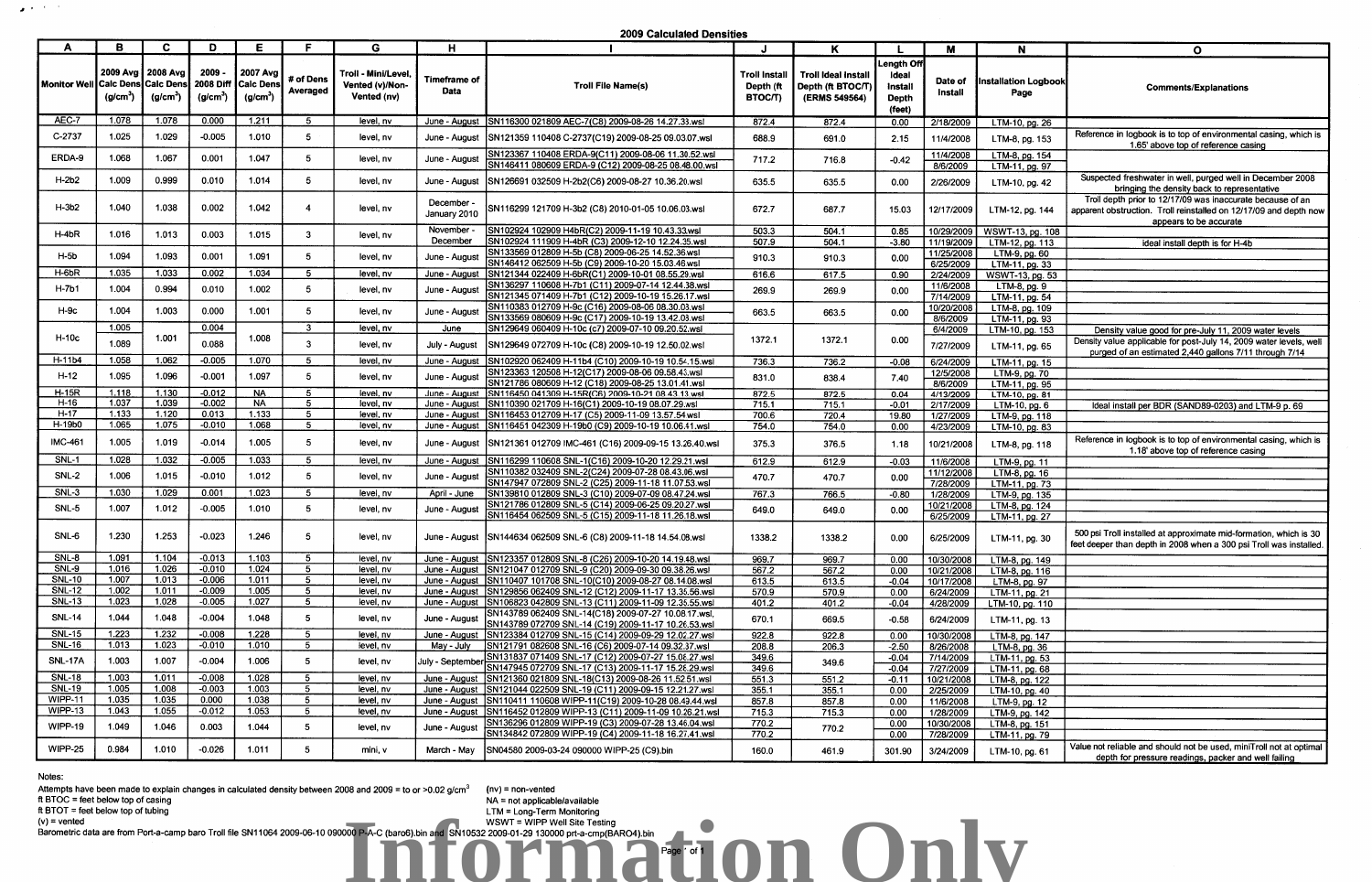.. .

**2009 Calculated Densities** 

| <b>Monitor Well</b> | в<br>2009 Avg<br><b>Calc Dens</b><br>(g/cm <sup>3</sup> ) | C.<br>2008 Avg<br><b>Calc Dens</b><br>(g/cm <sup>3</sup> ) | D              | E.<br>2009 - 2008   2007 Avg Calc   # of Dens<br>$ Diff (g/cm3) $ Dens $(g/cm3)$ Averaged | F | G<br>Troll -<br><b>Mini/Level</b><br>/ented (v)/Non-<br>Vented (nv) | H<br><b>Timeframe of Data</b> | <b>Troll File Name(s)</b>                             | Depth (ft<br><b>BTOC/T)</b> | <b>Troll Ideal</b><br>Troll Install   Install Depth<br>(ft BTOC/T)<br>(ERMS<br>549564) | Length Off<br><b>Ideal Install</b><br>Depth (feet) | м<br>Date of<br><b>Install</b> | $\mathbf N$<br>Installation<br><b>Logbook Page</b> | $\mathbf{o}$<br><b>Comments/Explanations</b>                                                                                            |
|---------------------|-----------------------------------------------------------|------------------------------------------------------------|----------------|-------------------------------------------------------------------------------------------|---|---------------------------------------------------------------------|-------------------------------|-------------------------------------------------------|-----------------------------|----------------------------------------------------------------------------------------|----------------------------------------------------|--------------------------------|----------------------------------------------------|-----------------------------------------------------------------------------------------------------------------------------------------|
| AEC-7               | 1.0778                                                    | 1.078                                                      | EB4-C4         | 1.2106                                                                                    |   | level, nv                                                           | June - August                 | SN116300 021809 AEC-7(C8) 2009-08-26 14.27.33.wsl     | 872.4                       | 872.4                                                                                  | =K4-J4                                             | 39862                          | LTM-10, pg. 26                                     |                                                                                                                                         |
| C-2737              | 1.0246                                                    | 1.0293                                                     | $\vert$ =B5-C5 | 1.01032370894645                                                                          |   | level, nv                                                           | June - August                 | SN121359 110408 C-2737(C19) 2009-08-25 09.03.07.wsl   | 688.85                      | 691                                                                                    | $=k5 - J5$                                         | 39756                          | LTM-8, pg. 153                                     | Reference in logbook is to top of environmental casing, which is<br>1.65' above top of reference casing                                 |
|                     |                                                           |                                                            |                |                                                                                           |   |                                                                     |                               | SN123367 110408 ERDA-9(C11) 2009-08-06 11.30.52.wsl   |                             |                                                                                        |                                                    | 39756                          | LTM-8, pg. 154                                     |                                                                                                                                         |
| ERDA-9              | 1.0682                                                    | .0669                                                      | $=$ B6-C6      | 1.04715034025085                                                                          |   | level, nv                                                           | June - August                 | SN146411 080609 ERDA-9 (C12) 2009-08-25 08.48.00.wsl  | 717.2                       | 716.78                                                                                 | $=$ K6-J6                                          | 40031                          | LTM-11, pg. 97                                     |                                                                                                                                         |
| $H-2b2$             | 1.0088                                                    | 0.9987                                                     | $=$ B8-C8      | 1.01393932342185                                                                          |   | level, nv                                                           | June - August                 | SN126691 032509 H-2b2(C6) 2009-08-27 10.36.20.wsl     | 635.5                       | 635.5                                                                                  | $=$ K8-J8                                          | 39870                          | LTM-10, pg. 42                                     | Suspected freshwater in well, purged well in December 2008<br>bringing the density back to representative                               |
| $H-3b2$             | 1.04                                                      | 1.0377                                                     | $E = B9-C9$    | 1.0423684502679 4                                                                         |   | level, nv                                                           | December - January<br>2010    | SN116299 121709 H-3b2 (C8) 2010-01-05 10.06.03.wsl    | 672.67                      | 687.7                                                                                  | $=$ K9-J9                                          | 40164                          | LTM-12, pg. 144                                    | Troll depth prior to 12/17/09 was inaccurate because of an<br>apparent obstruction. Troll reinstalled on 12/17/09 and depth now         |
|                     |                                                           |                                                            |                |                                                                                           |   |                                                                     |                               | SN102924 102909 H4bR(C2) 2009-11-19 10.43.33.wsl      | 503.25                      | 504.1                                                                                  | =K10-J10                                           | 40115                          | WSWT-13, pg. 108                                   |                                                                                                                                         |
| $H-4bR$             | 1.016                                                     | 1.013                                                      |                | EB10-C10 1.01480625364003                                                                 |   | level, nv                                                           | November - December           | SN102924 111909 H-4bR (C3) 2009-12-10 12.24.35.wsl    | 507.9                       | 504.1                                                                                  | $=$ K11-J11                                        | 40136                          | LTM-12, pg. 113                                    | ideal install depth is for H-4b                                                                                                         |
|                     |                                                           |                                                            |                |                                                                                           |   |                                                                     |                               | SN133569 012809 H-5b (C8) 2009-06-25 14.52.36.wsl     |                             |                                                                                        |                                                    | 39777                          | LTM-9, pg. 60                                      |                                                                                                                                         |
| $H-5b$              | 1.0939                                                    | 1.0925                                                     | $=B12-C12$     | 1.09081606134475                                                                          |   | level, nv                                                           | June - August                 | SN146412 062509 H-5b (C9) 2009-10-20 15.03.46.wsl     | 910.3                       | 910.3                                                                                  | =K12-J12                                           | 39989                          | LTM-11, pg. 33                                     |                                                                                                                                         |
| $H$ -6b $R$         | 1.0353                                                    | 1.0332                                                     | EB14-C14       | 1.0336                                                                                    |   | level, nv                                                           | June - August                 | SN121344 022409 H-6bR(C1) 2009-10-01 08.55.29.wsl     | 616.6                       | 617.5                                                                                  | =K14-J14                                           | 39868                          | WSWT-13, pg. 53                                    |                                                                                                                                         |
|                     |                                                           |                                                            |                |                                                                                           |   |                                                                     |                               | SN136297 110608 H-7b1 (C11) 2009-07-14 12.44.38.wsl   |                             |                                                                                        |                                                    | 39758                          | LTM-8, pg. 9                                       |                                                                                                                                         |
| $H-7b1$             | 1.0037                                                    | 0.9937                                                     | F=B15-C15      | 1.00213541450335                                                                          |   | level, nv                                                           | June - August                 | SN121345 071409 H-7b1 (C12) 2009-10-19 15.26.17.wsl   | 269.9                       | 269.9                                                                                  | =K15-J15                                           | 40008                          | LTM-11, pg. 54                                     |                                                                                                                                         |
|                     |                                                           |                                                            |                |                                                                                           |   |                                                                     |                               | SN110383 012709 H-9c (C16) 2009-08-06 08.30.08.wsl    |                             |                                                                                        |                                                    | 39741                          | LTM-8, pg. 109                                     |                                                                                                                                         |
| $H-9c$              | 1.0035                                                    | 1.0033                                                     | EB17-C17       | 1.00139018209675                                                                          |   | level, nv                                                           | June - August                 | SN133569 080609 H-9c (C17) 2009-10-19 13.42.08.wsl    | 663.5                       | 663.5                                                                                  | =K17-J17                                           | 40031                          | LTM-11, pg. 93                                     |                                                                                                                                         |
|                     | .005                                                      |                                                            | =B19-C19       |                                                                                           |   | level, nv                                                           | June                          | SN129649 060409 H-10c (c7) 2009-07-10 09.20.52.wsi    |                             |                                                                                        |                                                    | 39968                          | LTM-10, pg. 153                                    | Density value good for pre-July 11, 2009 water levels                                                                                   |
| H-10c               | 080.                                                      | 1.001                                                      | =B20-C19       | 1.00811813675813                                                                          |   | level, nv                                                           | July - August                 | SN129649 072709 H-10c (C8) 2009-10-19 12.50.02.wsl    | 1372.1                      | 1372.1                                                                                 | EK19-J19                                           | 40021                          | LTM-11, pg. 65                                     | Density value applicable for post-July 14, 2009 water levels, well<br>purged of an estimated 2,440 gallons 7/11 through 7/14            |
| H-11b4              | 1.0576                                                    | 1.0622                                                     | B21-C21        | 1.0703097265304                                                                           |   | level, nv                                                           | June - August                 | SN102920 062409 H-11b4 (C10) 2009-10-19 10.54.15.wsl  | 736.28                      | 736.2                                                                                  | =K21-J21                                           | 39988                          | LTM-11, pg. 15                                     |                                                                                                                                         |
|                     |                                                           |                                                            |                |                                                                                           |   |                                                                     |                               | SN123363 120508 H-12(C17) 2009-08-06 09.58.43.wsl     |                             |                                                                                        |                                                    | 39787                          | LTM-9, pg. 70                                      |                                                                                                                                         |
| $H-12$              | 1.095                                                     | 1.0957                                                     | =B22-C22       | 1.09700563550645                                                                          |   | level, nv                                                           | June - August                 | SN121786 080609 H-12 (C18) 2009-08-25 13.01.41.wsl    | 831                         | 838.4                                                                                  | $=k22-J22$                                         | 40031                          | LTM-11, pg. 95                                     |                                                                                                                                         |
| <b>H-15R</b>        | 1.1181                                                    | $.13 -$                                                    | =B24-C24       | <b>NA</b>                                                                                 |   | level, nv                                                           | June - August                 | SN116450 041309 H-15R(C6) 2009-10-21 08.43.13.wsl     | 872.5                       |                                                                                        |                                                    | 39916                          | LTM-10, pg. 81                                     |                                                                                                                                         |
| H-16                | 1.0367                                                    | .0388                                                      | =B25-C25       | <b>NA</b>                                                                                 |   | level, nv                                                           | June - August                 | SN110390 021709 H-16(C1) 2009-10-19 08.07.29.wsl      | 715.1                       |                                                                                        |                                                    | 39861                          | LTM-10, pg. 6                                      | Ideal install per BDR (SAND89-0203) and LTM-9 p. 69                                                                                     |
| $H-17$              | .1332                                                     | l.1201                                                     | EB26-C26       | .1325232662457 <b>5</b>                                                                   |   | level, nv                                                           | June - August                 | SN116453 012709 H-17 (C5) 2009-11-09 13.57.54.wsl     | 700.6                       | 720.4                                                                                  | =K26-J26                                           | 39840                          | LTM-9, pg. 118                                     |                                                                                                                                         |
| H-19b0              | .065                                                      | 1.0748                                                     | EB27-C27       | 1.068171401485 5                                                                          |   | level, nv                                                           | June - August                 | SN116451 042309 H-19b0 (C9) 2009-10-19 10.06.41.wsl   | 754                         | 754                                                                                    | =K27-J27                                           | 39926                          | LTM-10, pg. 83                                     |                                                                                                                                         |
| <b>IMC-461</b>      | .005                                                      | 1.0187                                                     | =B28-C28       | 1.00512170612955                                                                          |   | level, nv                                                           | June - August                 | SN121361 012709 IMC-461 (C16) 2009-09-15 13.26.40.wsl | 375.32                      | 376.5                                                                                  | EK28-J28                                           | 39742                          | LTM-8, pg. 118                                     | Reference in logbook is to top of environmental casing, which is<br>1.18' above top of reference casing                                 |
| <b>SNL-1</b>        | 1.0275                                                    | 1.0321                                                     | =B29-C29       | 1.03308869357415                                                                          |   | level, nv                                                           | June - August                 | SN116299 110608 SNL-1(C16) 2009-10-20 12.29.21.wsl    | 612.9                       | 612.87                                                                                 | =K29-J29                                           | 39758                          | LTM-9, pg. 11                                      |                                                                                                                                         |
|                     |                                                           |                                                            |                |                                                                                           |   |                                                                     |                               | SN110382 032409 SNL-2(C24) 2009-07-28 08.43.06.wsl    |                             |                                                                                        |                                                    | 39764                          | LTM-8, pg. 16                                      |                                                                                                                                         |
| $SNL-2$             | 1.0058                                                    | 1.0153                                                     | =B30-C30       | 1.0118                                                                                    |   | level, nv                                                           | June - August                 | SN147947 072809 SNL-2 (C25) 2009-11-18 11.07.53.wsl   | 470.7                       | 470.7                                                                                  | EK30-J30                                           | 40022                          | LTM-11, pg. 73                                     |                                                                                                                                         |
| $SNL-3$             | .03                                                       | 1.029                                                      | =B32-C32       | 1.0233758999635 5                                                                         |   | level, nv                                                           | April - June                  | SN139810 012809 SNL-3 (C10) 2009-07-09 08.47.24.wsl   | 767.3                       | 766.5                                                                                  | =K32-J32                                           | 39841                          | LTM-9, pg. 135                                     |                                                                                                                                         |
|                     |                                                           |                                                            |                |                                                                                           |   |                                                                     |                               | SN121786 012809 SNL-5 (C14) 2009-06-25 09.20.27.wsl   |                             |                                                                                        |                                                    | 39742                          | LTM-8, pg. 124                                     |                                                                                                                                         |
| $SNL-5$             | 1.0067                                                    | 1.0119                                                     | EB33-C33 1.01  |                                                                                           |   | level, nv                                                           | June - August                 | SN116454 062509 SNL-5 (C15) 2009-11-18 11.26.18.wsl   | 1649                        | 649                                                                                    | =K33-J33                                           | 39989                          | LTM-11, pg. 27                                     |                                                                                                                                         |
| SNL-6               | 1.23                                                      | 1.2532                                                     | B35-C35        | 1.24563194170765                                                                          |   | level, nv                                                           | June - August                 | SN144634 062509 SNL-6 (C8) 2009-11-18 14.54.08.wsl    | 1338.2                      | 1338.2                                                                                 | $=k35 - J35$                                       | 39989                          | LTM-11, pg. 30                                     | 500 psi Troll installed at approximate mid-formation, which is 30<br>feet deeper than depth in 2008 when a 300 psi Troll was installed. |
| SNL-8               | 1.091                                                     | 1.1037                                                     | =B36-C36       | .1026                                                                                     |   | level, nv                                                           | June - August                 | SN123357 012809 SNL-8 (C26) 2009-10-20 14.19.48.wsl   | 969.7                       | 969.7                                                                                  | $-K36-J36$                                         | 39751                          | LTM-8, pg. 149                                     |                                                                                                                                         |
| SNL-9               | 1.016                                                     | .0261                                                      | EB37-C37       | 1.0243                                                                                    |   | level, nv                                                           | June - August                 | SN121047 012709 SNL-9 (C20) 2009-09-30 09.38.26.wsl   | 567.2                       | 567,2                                                                                  | $-K37-J37$                                         | 39742                          | LTM-8, pg. 116                                     |                                                                                                                                         |
|                     |                                                           |                                                            |                |                                                                                           |   |                                                                     |                               | Uniorma <sup>racto</sup> Oh                           |                             |                                                                                        |                                                    |                                |                                                    |                                                                                                                                         |